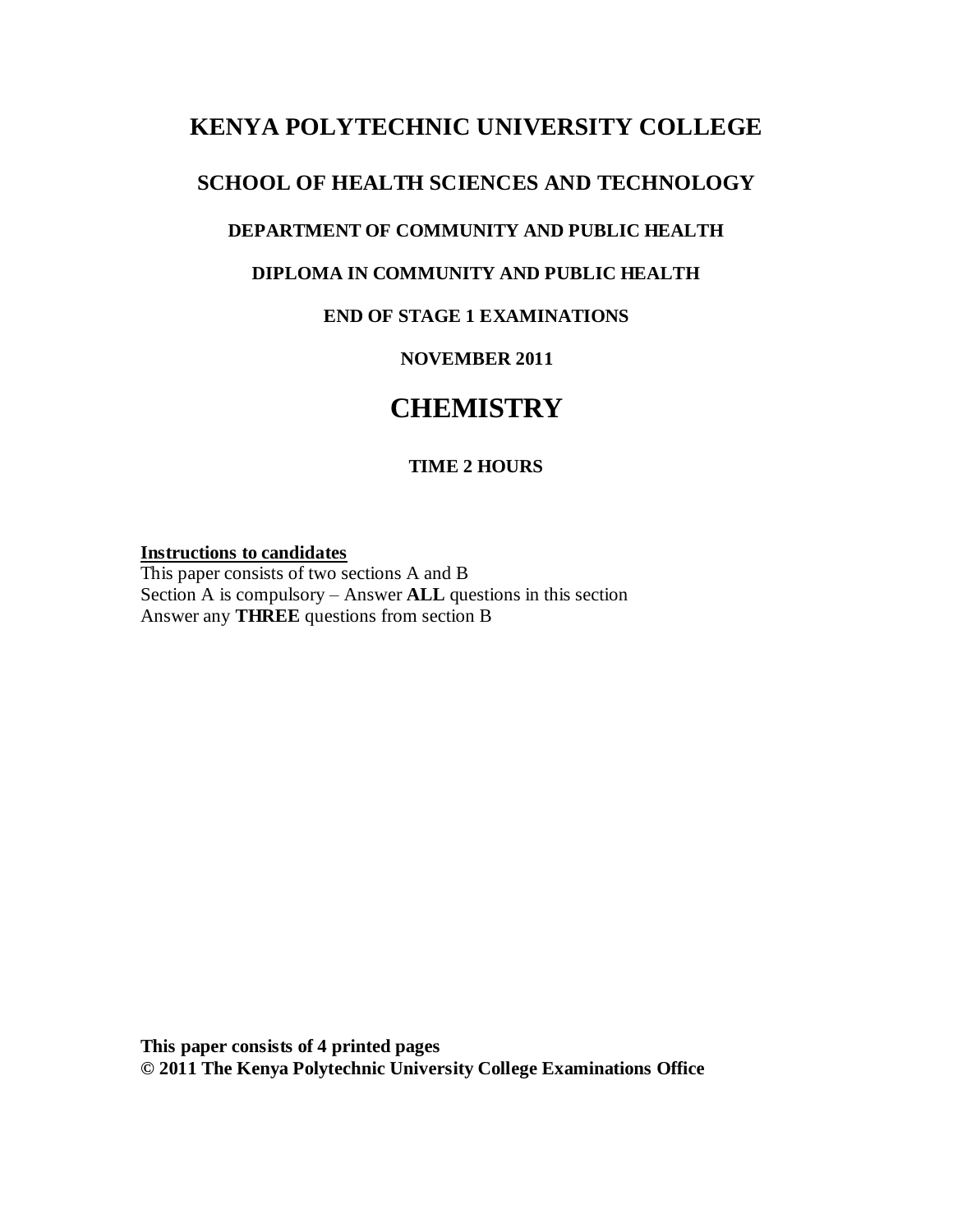### **SECTION A – Compulsory Answer ALL questions in this section**

| 1. Define the following terms used in chemistry<br>i) A theory                                                                                                                    |              |
|-----------------------------------------------------------------------------------------------------------------------------------------------------------------------------------|--------------|
| ii) A hypothesis                                                                                                                                                                  | (2mks)       |
| 2. Differentiate between empirical formulae and molecular formulae                                                                                                                | (2mks)       |
| 3. a) Define Isotopy of elements                                                                                                                                                  | (1mk)        |
| b) Complete the equation below                                                                                                                                                    | $(1$ mks $)$ |
| c) Which particle is represented by the letter X above?                                                                                                                           | $(1$ mks $)$ |
| 4. a) Show the electron configuration of helium and potassium (He= $2$ K=19)                                                                                                      | $(4$ mks $)$ |
| b) How many electrons are found in the (D) energy quanta                                                                                                                          | $(1$ mks $)$ |
| 5. a) What type of bonding system exist between hydrogen and chlorine                                                                                                             | (1mk)        |
| b) Explain why water is a polar solvent                                                                                                                                           | $(4$ mks $)$ |
| 6. In the equation below, identify the reactant that acts as an acid and explain how you                                                                                          | (4mks)       |
| 7. You have been provided with de-ionized water and 1M sulphuric acid. Briefly indicate<br>how you will prepare a 0.1M of the acid                                                | (4mks)       |
| 8) An element X with an atomic number of 13 reacts with another element with an atomic<br>number of 17 to form a compound. Give the molecular formulae of the compound<br>formed. | $(4$ mks $)$ |
| 9. a) Explain valency                                                                                                                                                             | (2mk)        |
| b) Give TWO properties of i) electrovalency and ii) dative bonding systems                                                                                                        | $(4$ mks $)$ |
| 10. a) Define the following<br>i) Oxidation                                                                                                                                       |              |
| ii) Reduction                                                                                                                                                                     | (2mks)       |
| b) Explain why Zinc (30) has a valency of two.                                                                                                                                    |              |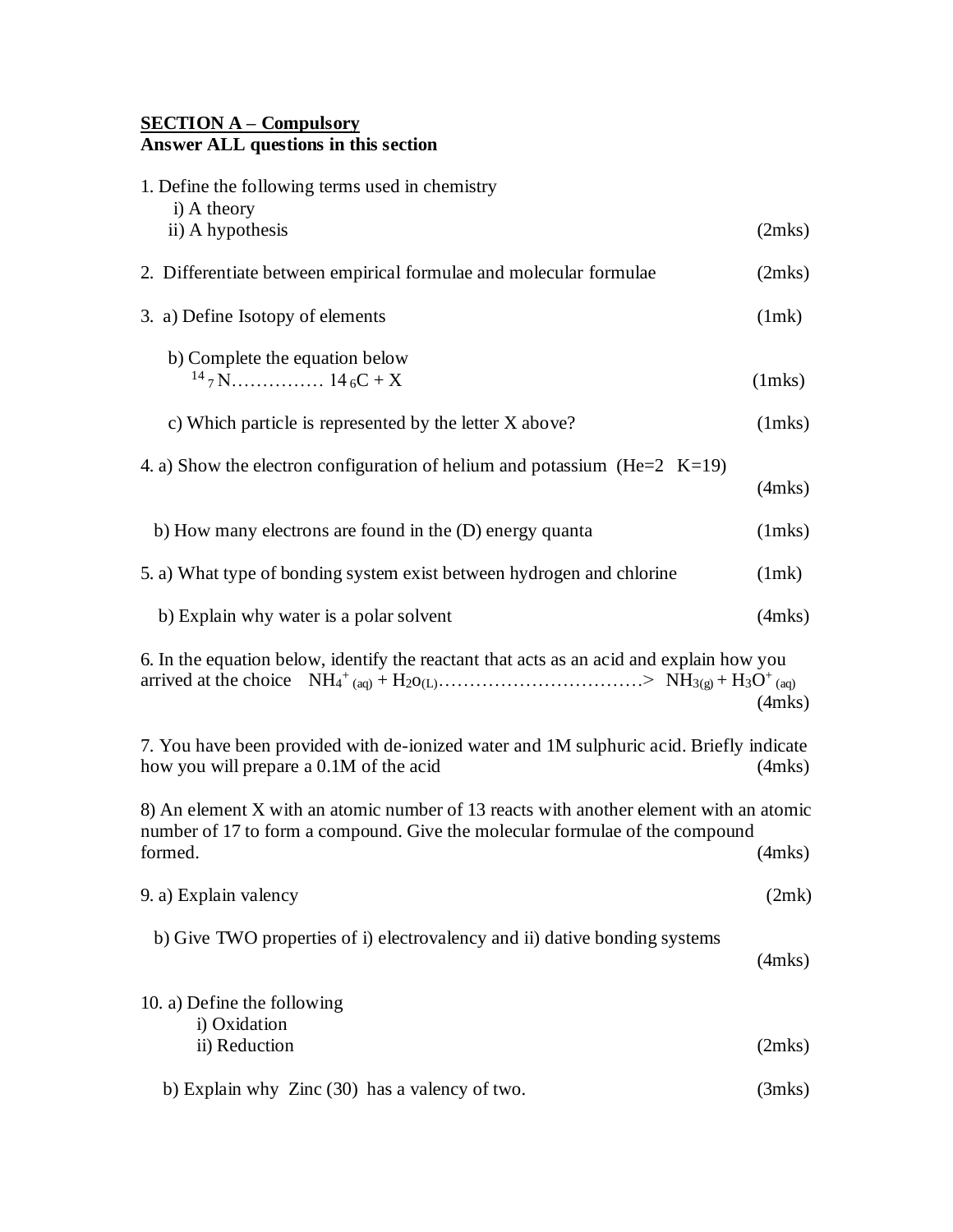### **SECTION B – Answer any THREE questions from this section**

|     | 11) Discuss the following properties of elements in a periodic table                                                                                                                                                                                                                                                                                                                                                                                      |               |
|-----|-----------------------------------------------------------------------------------------------------------------------------------------------------------------------------------------------------------------------------------------------------------------------------------------------------------------------------------------------------------------------------------------------------------------------------------------------------------|---------------|
|     | a) Atomic radius                                                                                                                                                                                                                                                                                                                                                                                                                                          |               |
|     | b) Screening effect                                                                                                                                                                                                                                                                                                                                                                                                                                       |               |
|     | c) Electro negativity                                                                                                                                                                                                                                                                                                                                                                                                                                     |               |
|     | d) Ionization energy                                                                                                                                                                                                                                                                                                                                                                                                                                      | $(20$ mks $)$ |
| 12. | a) Define a transition element                                                                                                                                                                                                                                                                                                                                                                                                                            | $(1$ mks $)$  |
|     | b) Explain any THREE characteristics of transition elements                                                                                                                                                                                                                                                                                                                                                                                               |               |
|     |                                                                                                                                                                                                                                                                                                                                                                                                                                                           | $(9$ mks $)$  |
|     | c) Explain why i) Nickel (28) and Iron (26) are easily transformed to magnets                                                                                                                                                                                                                                                                                                                                                                             |               |
|     | i) Copper (29) has variable valences                                                                                                                                                                                                                                                                                                                                                                                                                      |               |
|     |                                                                                                                                                                                                                                                                                                                                                                                                                                                           | $(10$ mks $)$ |
|     | 13. a) A compound has an empirical formulae $C_3H_6O$ and a relative mass of 116.                                                                                                                                                                                                                                                                                                                                                                         |               |
|     | Derive its molecular formulae. $(H=1, C=12, O=16)$                                                                                                                                                                                                                                                                                                                                                                                                        | $(6$ mks $)$  |
|     | b) Calculate the percentage composition of carbon by mass in the compound                                                                                                                                                                                                                                                                                                                                                                                 |               |
|     |                                                                                                                                                                                                                                                                                                                                                                                                                                                           | (6mks)        |
|     | c) 20mls of 0.1M sulphuric acid was neutralized by 30 mls of sodium hydroxide to<br>form sodium sulphate and water                                                                                                                                                                                                                                                                                                                                        |               |
|     | $\mathcal{L}(\mathbf{W} \mathbf{Y}, \mathbf{Y}, \mathbf{Y}, \mathbf{Y}, \mathbf{Y}, \mathbf{Y}, \mathbf{Y}, \mathbf{Y}, \mathbf{Y}, \mathbf{Y}, \mathbf{Y}, \mathbf{Y}, \mathbf{Y}, \mathbf{Y}, \mathbf{Y}, \mathbf{Y}, \mathbf{Y}, \mathbf{Y}, \mathbf{Y}, \mathbf{Y}, \mathbf{Y}, \mathbf{Y}, \mathbf{Y}, \mathbf{Y}, \mathbf{Y}, \mathbf{Y}, \mathbf{Y}, \mathbf{Y}, \mathbf{Y}, \mathbf{Y}, \mathbf{Y}, \mathbf{Y}, \mathbf{Y}, \mathbf{Y}, \mathbf{$ |               |

| i) Write a balanced chemical equation of the above reaction                     | $(4$ mks $)$ |
|---------------------------------------------------------------------------------|--------------|
| $\dddot{\mathbf{u}}$ . What is the Moler concentration of the sodium hydroxide? | $(4m\pi)$    |

ii) What is the Molar concentration of the sodium hydroxide? (4mks)

14a). Answer questions that follow using the information in the grid below. The letters are not the actual symbols of the elements.

i) Which elements will require the least amount of energy to remove one of its outermost electrons? (3 mks)

ii) Select the most non –reactive non metal (1mk)

- iii) Which of the elements has the greatest tendency to form covalent bond? (1 mks)
- iv) What name is given to the family of elements to which elements O, T and V belong

(1 mks)

v) Explain why the atomic radius of S is smaller than that of R. (4mks)

b) 14. b) State whether the following are physical or chemical changes: i) Distillation of a mixture of alcohol and water